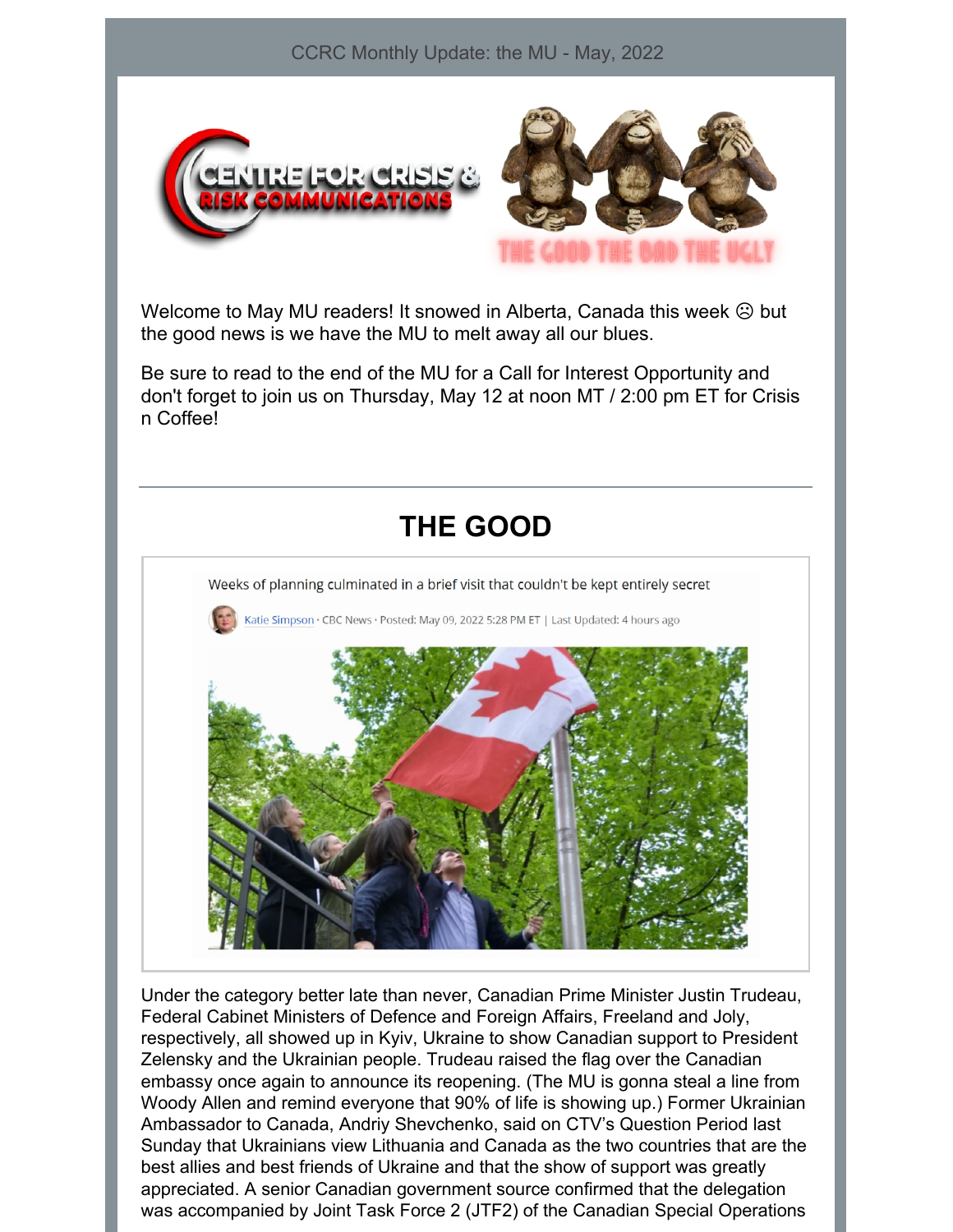Forces Command — an elite unit that works in counter-terrorism, protective services and special reconnaissance (the MUs translation: they're badass.) Read all about the behind the scenes planning of the trip [HERE](https://www.cbc.ca/news/politics/trudeau-zelensky-ukraine-visit-1.6447082).

## **THE UGLY**



Will Smith's slap on Chris Rock continues to reverberate across society. Last week, Dave Chappelle was attacked while performing his set at the 2022 "Netflix is a Joke Comedy Festival" in Los Angeles. The incident was captured via social media footage that began [circulating](https://twitter.com/DoZay1/status/1521730777460879361) late Tuesday night. The man accused of attacking Chappelle was charged with four misdemeanors. Though the alleged assailant, Isaiah Lee, 23, was originally charged with felony assault with a deadly weapon, prosecutors have now dropped this charge. Unbelievably, in attendance at the show was Chris Rock himself. Adding some levity to the situation Rock asked Chappelle on stage if that was Will Smith.

For an in depth take on how Will Smith's actions have deeply affected the black community, read UCLA graduate, three-time national collegiate champion, six time NBA champion and Presidential Medal of Freedom recipient Kareem Abdul-Jabbar's op ed piece on it [HERE](https://bit.ly/3N4BhXq).

# **THE UGLY**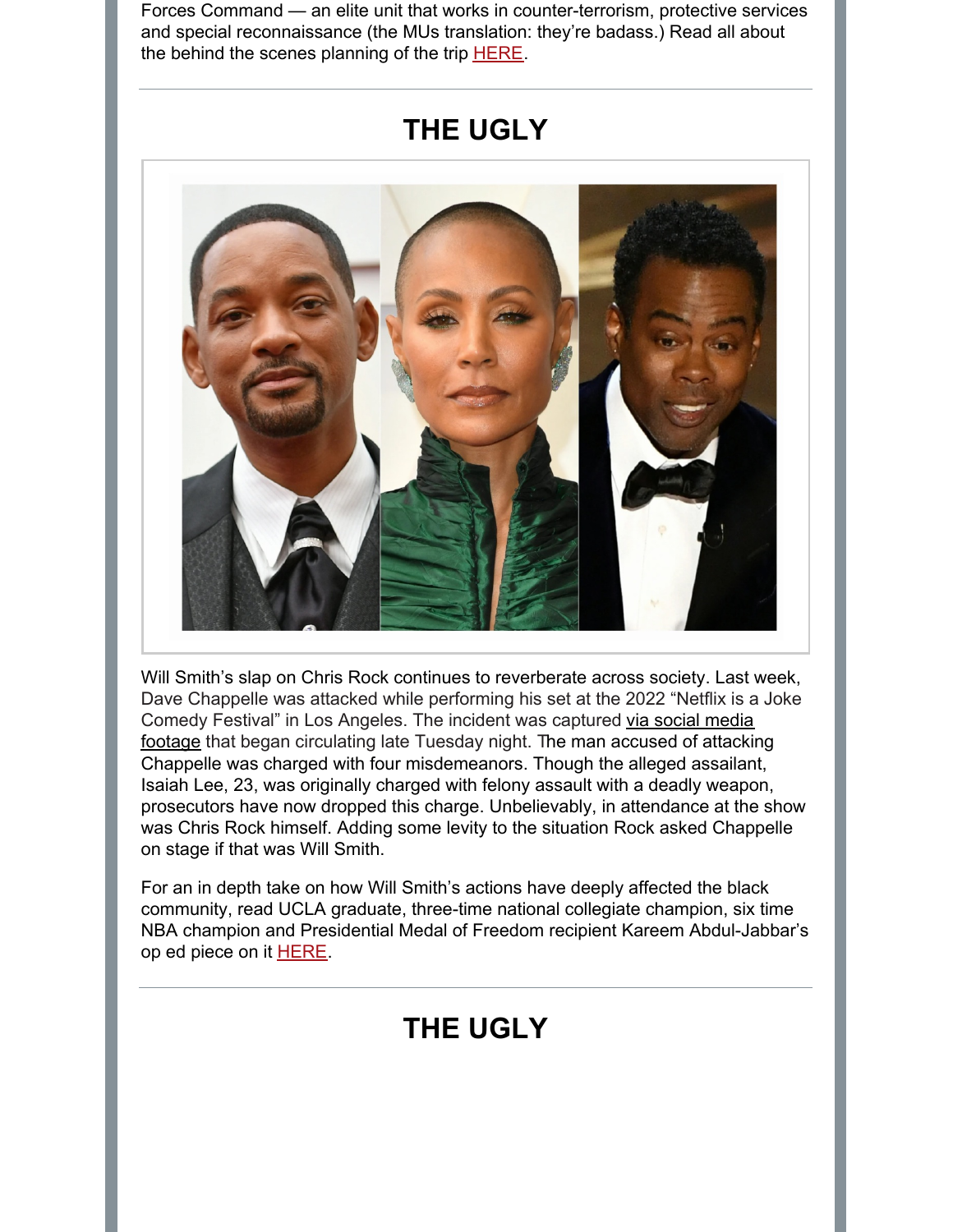

Former U.S Defence Secretary Mark Espertold CBS in an interview broadcast Sunday he helped prevent a series of "dangerous things that could have taken the country in a dark direction" during his time in the Trump administration. When CBS' Norah O'Donnell asked Esper during the interview for examples, he cited a proposal to "take military action against Venezuela," to "strike Iran" and, "at one point, somebody proposed we blockade Cuba." (Ok let's kick-start the flux capacitor, we're going back to 1962.)

But wait MU readers, that's not all. According to Esper, President Trump wanted to shoot missiles into to Mexico to stop the drug cartels (and not tell anyone) and also suggested shooting Black Lives Matter (BLM) protesters in the legs during the protests that erupted in Washington D.C., after the death of George Floyd. Wow. The world is just one big game of Risk for the former President isn't it. Somewhere, French filmmaker and writer Albert Lamorisse, (who invented the game of Risk in 1957), is rolling over in his grave. Watch the jaw dropping interview on 60 Minute[sHERE](https://www.cbsnews.com/video/mark-esper-donald-trump-a-sacred-oath-60-minutes-video-2022-05-08/).

### Call for Interest: Crisis Communication Professionals

The team at the Centre for Crisis & Risk Communications is working with two of North Americas leading crisis communication researchers / professors, Dr. Timothy [Coombs](https://centreforcrisiscommunications.com/advisory-board/) and Dr. [Vincent](https://centreforcrisiscommunications.com/advisory-board/) Covello on a new publication (title, yet to be determined).

**The Project:** We are interested in creating a text book, focusing on crisis and risk communications from the perspective of those who were accountable for and led the communication efforts on behalf of an organization. There are many texts that feature case studies (reviewing the communication efforts of others). As noted by Dr. Coombs, it is difficult to find a text that is from the perspective of those that led the communications. Our publication will ideally feature 12 - 16 stories shared by crisis communication professionals. Once the stories have been received and edited, Dr. Coombs and members of the team will underpin those stories with theories and principles from academia and research. As an example, "This is a great example of the Negative Dominance Theory and how the communications focused.....". Dr. Coombs has already been in contact with a publisher who has expressed interest in this project. Additionally, we think it might be fun to conclude the book with a "Choose your own crisis communication adventure" chapter, where readers can make decisions based on prompts, much like the old adventurestyle books.

**The Outcome:** The outcome of this project is ideally a book that would be beneficial to communication and emergency management professionals. It has been suggested that this book could become a